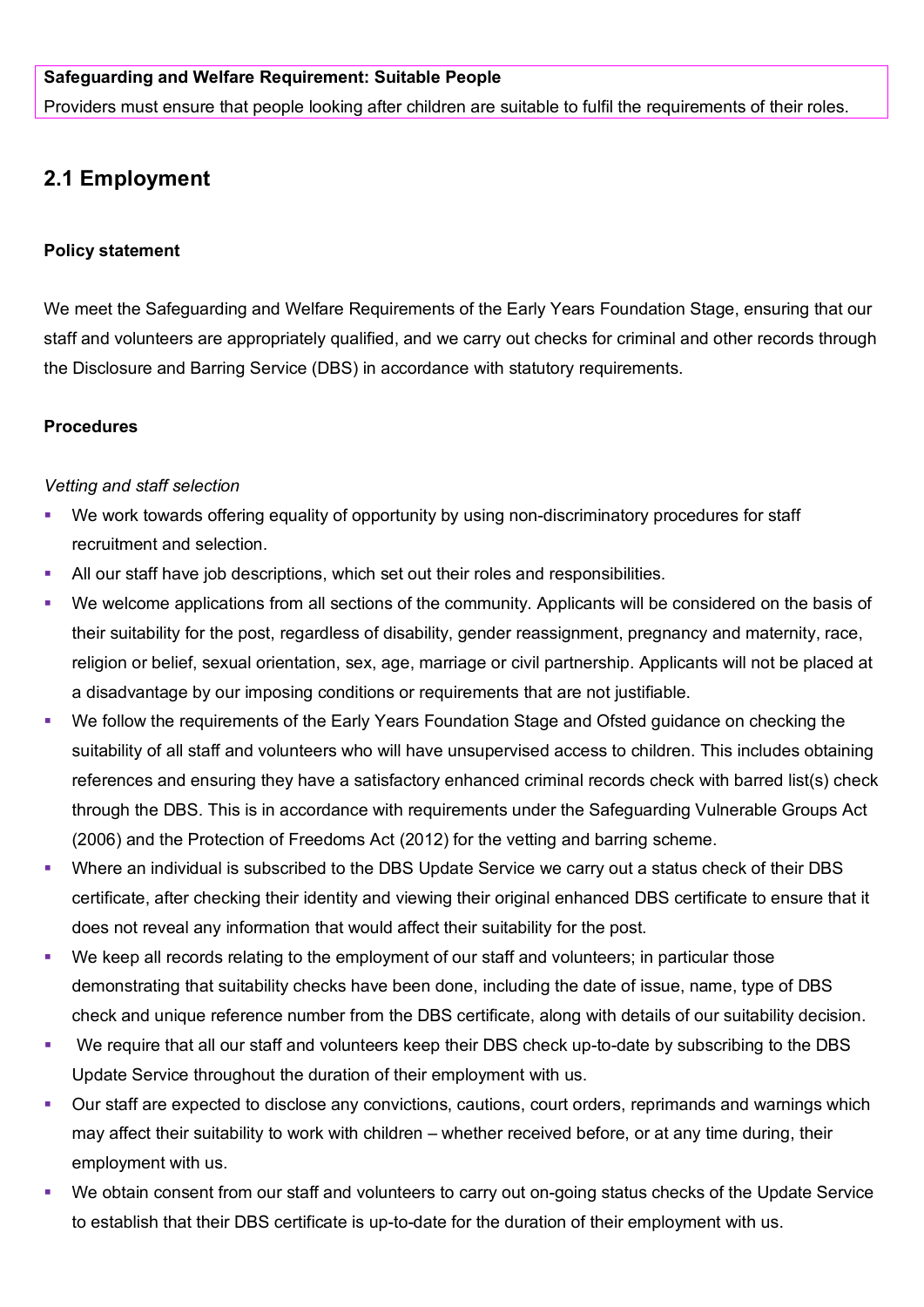Where we become aware of any relevant information which may lead to the disqualification of an employee, we will take appropriate action to ensure the safety of children. In the event of disqualification, that person's employment with us will be terminated.

# *Notifying Ofsted of changes*

We inform Ofsted of any changes to our Registered Person (trustees and our manager).

# *Training and staff development*

- For group provision: Our manager and deputy hold the CACHE Level 3 Diploma for the Children and Young People's Workforce or an equivalent qualification and at least half of our other staff members hold the CACHE Level 2 Certificate for the Children and Young People's Workforce or an equivalent or higher qualification.
- We provide regular in-service training to all our staff whether paid staff or volunteers through the Early Years Alliance and external agencies.
- **Our budget allocates resources to training.**
- We provide our staff with induction training in the first week of their employment. This induction includes our Health and Safety Policy and Safeguarding Children and Child Protection Policy. Other policies and procedures are introduced within an induction plan.
- We support the work of our staff by holding regular supervision meetings and appraisals.
- We are committed to recruiting, appointing and employing staff in accordance with all relevant legislation and best practice.

### *Staff taking medication/other substances*

- If a member of staff is taking medication which may affect their ability to care for children, we ensure that they seek further medical advice. Our staff will only work directly with the children if medical advice confirms that the medication is unlikely to impair their ability to look after children properly.
- Staff medication on the premises will be stored securely and kept out of reach of the children at all times.
- If we have reason to believe that a member of our staff is under the influence of alcohol or any other substance that may affect their ability to care for children, they will not be allowed to work directly with the children and further action will be taken.

### *Managing staff absences and contingency plans for emergencies*

- Our staff take their holiday breaks when the setting is closed. Where a staff member may need to take time off for any reason other than sick leave or training, this is agreed with our manager with sufficient notice.
- Where our staff are unwell and take sick leave in accordance with their contract of employment, we organise cover to ensure ratios are maintained.
- Sick leave is monitored and action is taken where necessary, in accordance with the individual's contract of employment.
- We have contingency plans to cover staff absences, as follows: